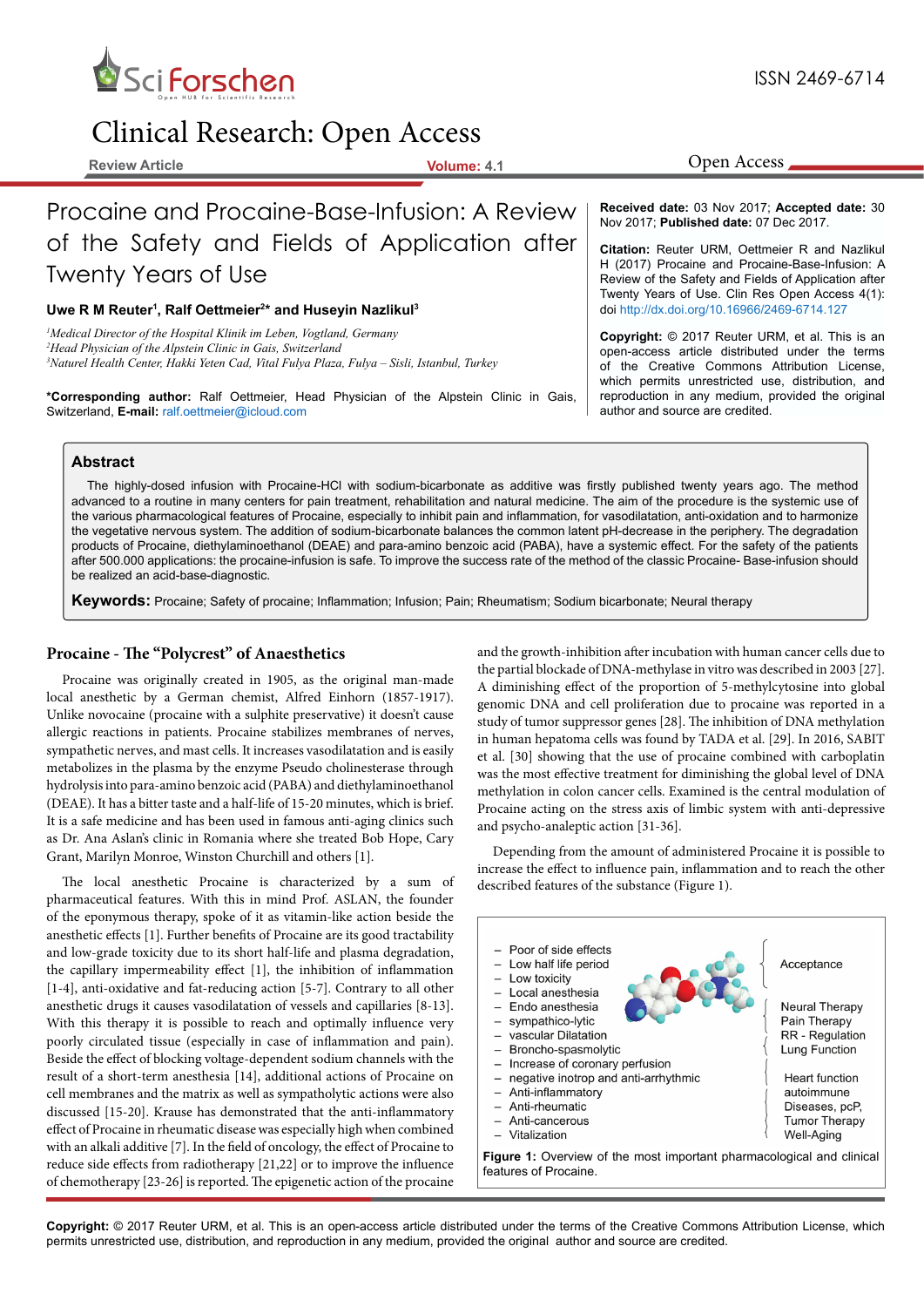

#### **Procaine and Neural Therapy**

Neural therapy is a healing system balancing the Autonomic Nervous System (ANS) to create a state of homeostasis in the nervous system. Physical or emotional trauma, surgery, illness, disease and scars; all have an effect on the ANS and can cause it to become blocked. When it is blocked, a person can be stuck in reactions that feel like fatigues, pain, inflammation, sympathetic dominate patterns (fight and flight stress responses) and the inability to heal. Receiving neural therapy is like hit the reset button on a poorly wired electrical circuitry [37-39]. In neural therapy the local anesthetics procaine are injected into the area of blockage to release or reset the ANS. There is typically quick relief, and the patient can experience a feeling of euphoria and energy, emotional release and release of long-held toxins. This is the body moving from a blocked state to a state of homeostasis. It improves flow between the sympathetic and parasympathetic branches of the nervous system without interference and without side effects [38-40].

#### **Neurogenic Inflammation in Loco-Motor-System**

The pathology of neurogenic inflammation is well established [41,42]. Ligaments, tendons and joints have TRPV1-sensitive C pain fibre innervations. "When these C pain fibres are irritated anywhere along their length they will transmit ectopic impulses in both forward (pro-dromic) and reverse (anti-dromic) direction [43]."

The forward direction of the nerve signal will cause pain perception as the signal travels through the posterior root ganglia up to the brain. You will also have a local reflex action from the spinal cord ventral horn cells out to the muscle fibers, which will cause a reflex muscle spasm [39,43]. The reverse (anhidrotic) signal will travel to the blood vessels where substance P is released causing swelling and pain. The nerves themselves also have a nerve supply called the Nervi Nervorum (NN) [38,42]. In a pathological state, the NN can release substance P (Sub P) and Calcitonin Gene Related Peptide (CGRP) onto these C pain fibres [43]. Substance P and CGRP are known to cause pain, swelling of the nerve and surrounding tissue [39,47]. Neurogenic inflammation is the physiological process by which mediators are released directly from the cutaneous nerves to initiate an inflammatory reaction. This results in production of local inflammatory responses including erythema, swelling, temperature increase, tenderness, and pain [48-52]. Fine unmyelinated afferent somatic C-fibers, which respond to low intensity mechanical and chemical stimulations, are largely responsible for the release of inflammatory mediators. When stimulated, these nerve fibers in the cutaneous nerves release active neuropeptides – substance P and calcitonin gene related peptide (CGRP) rapidly into the microenvironment, triggering a series of inflammatory responses [37,38,48-52]. Under normal circumstances, peripheral tissue damage in the body will cause sensory neurons to send an impulse *via* the dorsal root ganglion into the central nervous system (CNS) for further processing. In some cases, instead of the impulse being transmitted centrally, it may shoot down the axon directly, causing neuropeptides release at the distal end of the neurons [38,48]. Consequently, the release of neuropeptides by the irritated neurons induces inflammation in the distal tissues. Sustained inflammation was also suggested to be caused by persistent backfiring [38,48].

Another proposed mechanism is known as neurogenic switching. Under this mechanism, the sensory impulse generated locally gets normally transmitted from the site of activation to the CNS, which then creates an efferent signal to regulate the inflammation. However, the signal is rerouted *via* the CNS to a distant location and produces Neurogenic inflammation at the second location. In fact, neurogenic switching was further illustrated using the multiple chemical sensitivity syndromes, in which detection of chemical irritants by the respiratory system triggers inflammatory responses in various secondary organ systems. Similarly, this neuronal pathway can be a possible explanation [38,44,45]. Complex regional pain syndrome (CRPS) is a multi-system chronic pain disorder. It is characterized by pain and inflammation with abnormalities in the sensory, trophic, autonomic, and motor systems [46]. Commonly reported in patients after a stroke, surgery, or bone fracture, CRPS is a complication that can possibly cause damage to the peripheral nerves.

In fact, sympathetic innervation becomes evident after the nerve injury caused by CRPS [38,40,46]. CRPS can be further classified into Type I and Type II, with Type I being reported in the majority of patients experiencing CRPS. In Type I CRPS, also known as reflex sympathetic dystrophy, nerve lesions are usually not observable. On the other hand, evidence of nerve damage is generally present in Type II CRPS, making the condition more painful and harder to control [37,40,48]. Clinically, CRPS patients are presented with severe pain, inflammatory symptoms, allodynia, thermal and mechanical hyperalgesia, changes in sweating, abnormal nail and hair growth, and muscle weakness. Patients may also experience paresthesia or sensation loss in affected sites [38,46,49,51].

# **The Procaine-Infusion – The Logic Following of other Parenteral Applications**

Since a long-time it is prevalent to finish a neural therapy session with an *i.m* or *i.v* shot of 25 till 50 mg Procaine to reach a systemic action. The pure Procaine infusion was firstly described by SEIFEN et al. [36,53] and was mostly used as a continuous treatment in cases of acute pancreatitis [54-56] and for epidural anaesthesia in infants, children and risk patients, which underlines the low toxicity of the substance [57-64]. O´Donnell et al. reported about the use of procaine infusion to block the cardiac nerves [65].

Presently it is reported that long-term relaxing, anti-depressive and anxiolytic effects are often observed when *i.v* applications or short term infusions of Procaine are given [66,67]. It has been demonstrated that when procaine is administrated intravenously in humans, it increases blood flow of anterior para-limbic zones and the amygdala cerebral [68] as well as to improve hemodynamic effects of the heart [69]. Other areas of limbic system have been studied when procaine is administered in animal models, finding action on many muscarinic cholinergic receptors of hippocampus. Several authors have been reported procaine actions on many biochemical systems such as dopamine, norepinephrine, serotonin, glutamate, among others. For these reasons, procaine is considered as useful for studying limbic system and emotions [70,71].

In a recent research, it has been pointed out that procaine injection into the ventral segmental area is able to suppress temporarily the fear conditioned avoidance response in rats and also acts on hippocampus theta rhythms which are related with arousal and attention [72]. Apparently, the metabolites of Procaine are responsible for the additional pharmacologic actions. DEAE is able to act as an anti-inflammatory due to the inhibition of the fatty acid amide hydrolase which causes an increase in endocannabinoid levels [73,74]. The second metabolite PABA operates as an antihistamine, capillary sealant and as a stabilizer for the membranes due to the ester binding with ceramide [75-77].

# **The increase of Effect by Combination with Sodiumbicarbonate**

With the aim of combining the well-known pure alkaline infusion [78] and the pluripotent features of Procaine, the first study was published as the so-called "neural infusion therapy" in 1997 [79]. After impressive positive results were demonstrated in chronic pain patients [80], the method gained popularity very fast in the German-speaking countries and was incorporated into textbooks of pain and neural therapy [81,82]. Glusa et al. were also able to confirm the vasodilatation effect of the Procaine-Base-mixture by using an animal model [83]. An increase of intra-cellular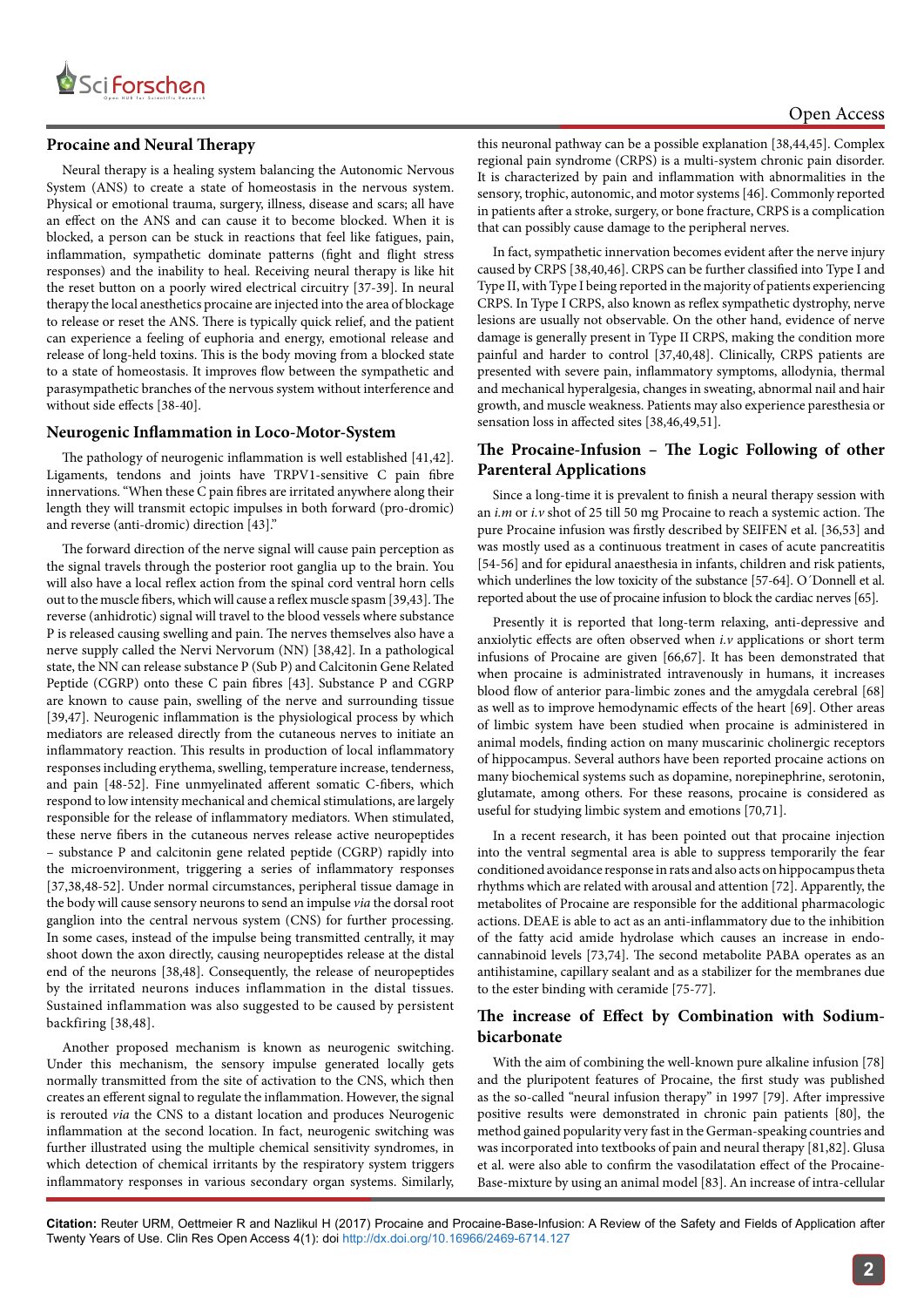

Procaine concentration due to the addition of sodium bicarbonate [84] and an accelerated initial effect were also observed in animal studies [85,86]. The continuous application of Procaine-Base by the use of a medical pump demonstrated impressive results in many severe cases of pain and inflammation [87-89].

With the osteoarthritis model of rats, the anti-rheumatic and jointprotective action of Procaine- Base after intra-articular injection was clearly superior compared to giving the drug Dexamethason [90].

The primary aim of additionally adding the natural buffer-base sodium bicarbonate was its plasmatic degradation influence on Procaine due to the action of serum esterase. All local anesthetics have the common characteristic of general build-up and ionization. These characteristics are essential for their action on the voltage-dependent sodium channels. The unloaded Procaine molecule represents the transporting structure which is able to permeate.

The loaded form, Procaine-H<sup>+</sup> (ionized form) bind the sodium channel receptor and thus block the propagation of an impulse. By changing the pH value of the solution and the terrain, the ionized and non-ionized forms of Procaine can be influenced [91]. It is known that different sodium bicarbonate concentrations can influence the intracellular pH [92].

Initially it was postulated that under more alkaline conditions the conversion of Procaine to para-amino-benzoic acid (PABA) and diethylamino-ethanol (DEAE) will be distinctly reduced. Contrary to this assumption it is believed that after intravenously injecting Procaine-Base it gets diluted in the blood of big vessels leading to a quick drop in pH reaching normal physiological levels. In addition, the pulmonary circulation will cause a respiratory compensation of alkalosis. The actual retardation of Procaine degradation can be explained as follows: The pH-dependent dissociation shift explained above will result in increased amounts of well-penetrating transport forms. This is generally typical for all local anesthetics and thus 3-40% of the liberated base is present depending on the pKa value of the anesthetic drug. Besides the distribution in a steady state, the speed of distribution is also important. The speed of distribution is the limiting factor meaning that the diffusion through the membrane is the speed determining step [93]. The distribution depends directly on the lipophilicity of the agent. By shifting the pH, the lipophilic features are changed. A higher amount of free base implies also a higher amount for permeation, which is immediately available to the surrounding tissue and cannot be metabolized so easily by the serum esterase [55].

#### **Practical Application of Procaine-Base-Infusions**

If there is no prior information concerning the tolerance of Procaine before the infusion, we recommend making a test application of one drop Procaine 1% into the conjunctiva. Normally, immediately redness (due to increased blood flow) can be observed, a numbness sensation and perhaps a quick burning sensation (due to HCl) can be reported by the patient. If the burning pain persists for some minutes, please abstain from parenteral infusions. It is important to highlight that only Procaine-HCl with a pharmaceutical permission for *i.v* application and without any preservatives (e.g. parabens) should be used.

We recommend to start with a dosage of 50-100 mg Procaine-HCl and 20 ml sodium hydrogen carbonate (8.4%) diluted in a 250 to 500 ml carrier solution. Meanwhile the isotonic sodium chloride solution, used routinely for many years can be exchanged by a similar electrolyte solution to prevent hypernatremia. The infusion takes place for approximately 45-60 minutes. By adding increments of 50 mg Procaine-HCl and 10 ml sodium bicarbonate (8.4%), the Procaine-Base infusion will be titrated until the desired therapeutic effect has been reached. For a normal-weight person the maximal dosage of Procaine-HCl is 300 mg (Table 1). In patients with cardiovascular risk factors we recommend the use of a surveillance technique (EKG, oximetry) for dosages above 300 mg Procaine-HCl. It is advised to ensure an after- treatment observation period of 30 minutes. Furthermore, it is advised to avoid driving for about one hour after treatment. Because of the stability of the Procaine-Basemixture it should be used up within two hours [because of progressing degradation of Procaine].

Without any prior acid-base diagnostic the Procaine-Base infusion should not be administered more than three times per week with a minimum of one-day break between treatment days. A series of 6 to 10 infusions depending on the medical condition have been approved.

The classic blood parameters for inflammation like blood sedimentation rate and C-reactive protein (CRP) should improve after a series of Procaine-Base infusions. Almost always after four till six applications the patients report much better mood and improved overall condition. If there is a positive reaction to the treatment (so-called "responders", in approx. 80 % of patients) it is advised especially in chronic diseases, to continue with a long-term therapy using the helpful dosage for longer intervals, e.g. one till twice a month [34,35,94].

#### **How Safe is the Procaine-Base-Infusion and which Side Effects appear?**

The hypersensitivity to Procaine (also called "para-group allergy") reported in old textbooks with an increased allergy rate has not been confirmed yet [95,96]. A published meta-analysis monitoring vital data during Procaine-Base infusions in 5.698 patients, which included a complete documentation of blood pressure, oximetry and pulse rate before, during and after the infusion, showed no statistically significant differences between the main groups [97]. The mean values, standard deviations and ranges of assessed vital parameters are shown in (Table 2). Even in high-dosed ranges of Procaine, the stability of values was remarkably high. Most treatment ranges registered used medium concentrations of Procaine (100-300mg) and sodium hydrogen carbonate (8, 4%, 20-60 ml) which are considered as standard daily practice. Just a slight tendency of increased average blood pressure was found with a high dosage of Procaine (over 500mg) and especially sodium bicarbonate (8, 4%, over 100ml).

Furthermore, it is of interest that the measured blood pressure had no significant difference after 15 and 30 minutes of the start of the infusion (Table 2).

After over 500.000 applications of procaine infusions according to the described regime in our hospital and outpatient department, we have not observed one case with long-term or severe side effects. No case was registered with a serious allergic emergency situation, which underlines the observations of Becke concerning the huge therapeutic safety of Procaine

#### **Table: 1**

#### **a.** Table of dosage in case of using Procaine 1%

| <b>Procaine</b><br>dosage 1%     | Sodium hydrogen<br>carbonate dosage 8.4% | <b>Sodium</b><br>chloride 0.9% | <b>Total</b><br>volume |
|----------------------------------|------------------------------------------|--------------------------------|------------------------|
| 100 mg = $10$ ml                 | 20 ml                                    | 500 ml                         | 530 ml                 |
| $200 \text{ ma} = 20 \text{ ml}$ | 40 ml                                    | 500 ml                         | 560 ml                 |
| $30 \text{ mg} = 30 \text{ ml}$  | 60 ml                                    | 500 ml                         | 590 ml                 |

#### **b.** Table of dosage in case of using Procaine 2%

| <b>Procaine</b><br>dosage 2%     | Sodium hydrogen<br>carbonate dosage 8.4 % chloride 0.9% | <b>Sodium</b> | <b>Total</b><br>volume |
|----------------------------------|---------------------------------------------------------|---------------|------------------------|
| 100 mg = $5$ ml                  | 20 ml                                                   | 500 ml        | 525 ml                 |
| $200 \text{ mg} = 10 \text{ ml}$ | 40 ml                                                   | 500 ml        | 550 ml                 |
| $300 \text{ mg} = 15 \text{ ml}$ | 60 ml                                                   | 500 ml        | 575 ml                 |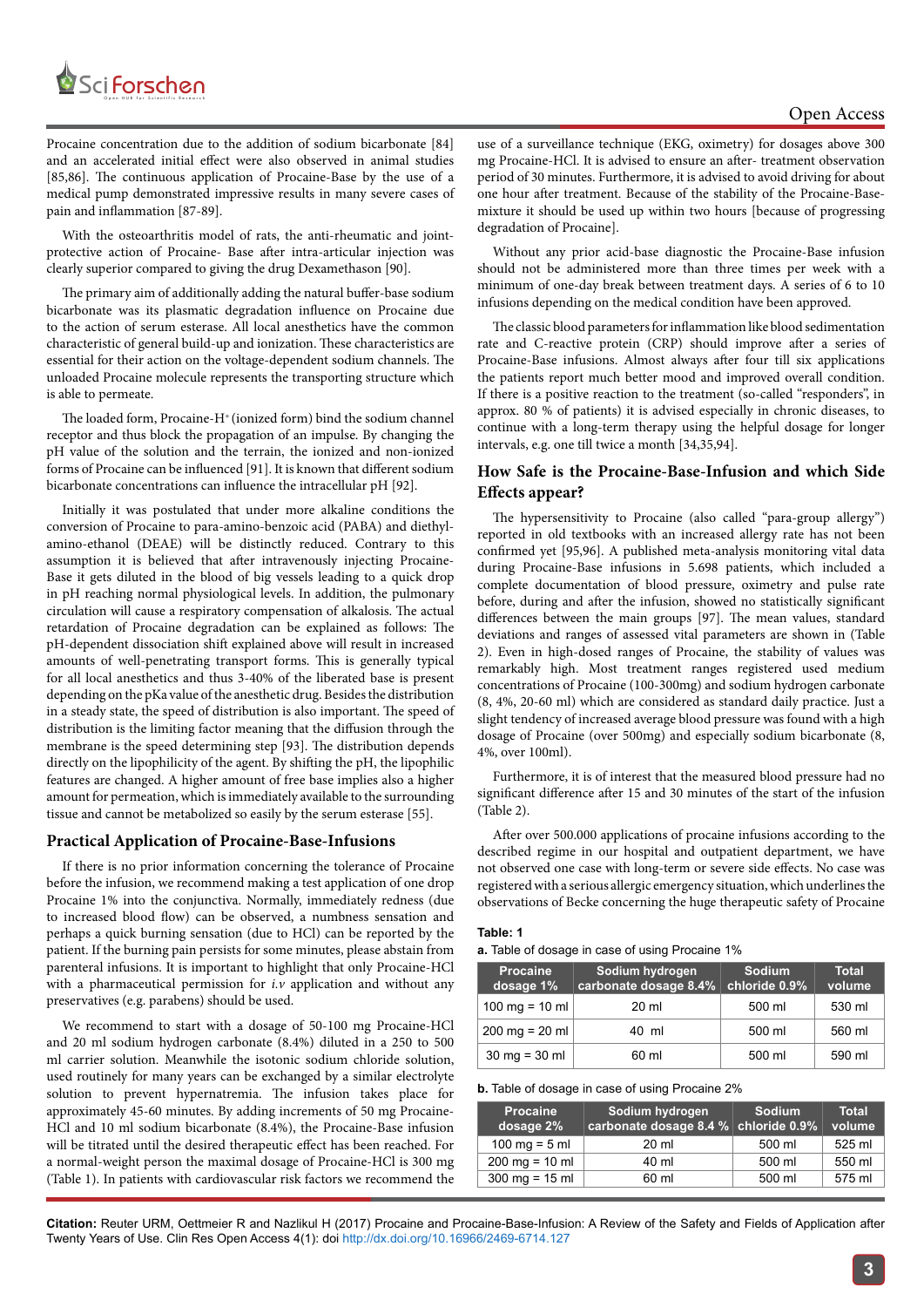

**Table 2:** Mean [M], simple standard deviation [± SD], Minimum and Maximum [from to] protocolled surveillance data during infusion with different dosages of Procaine and sodium bicarbonate in isotonic sodium chloride basic solution [n=5698], taken from Oettmeier and Reuter, 2000 [63].

| Procaine-HCl+ Na-HCO3 8,4 % | $100mg + 20ml$ | $200mg + 40ml$ | $300$ mg + 60ml | $400$ mg + 80ml | $500mg + 100ml$ | over 500mg + 100ml |
|-----------------------------|----------------|----------------|-----------------|-----------------|-----------------|--------------------|
| analyzed data (n)           | 215            | 2241           | 3031            | 88              | 105             | 18                 |
| PULS rate per               | $74.8 \pm$     | $74.2 \pm$     | $74.5 \pm$      | $74.4 \pm$      | $75.8 \pm$      | $73.1 \pm$         |
| Minute (Min.)               | 13,1           | 12,4           | 12,0            | 13,1            | 11,7            | 12.6               |
| after 15 Min.               | [44 - 121]     | $[55 - 145]$   | $[48 - 164]$    | $[48 - 123]$    | $[59 - 105]$    | $[55 - 95]$        |
| 02-saturation (%)           | $95.3 \pm 4.6$ | $95.4 \pm 4.9$ | $95.7 \pm 5.9$  | $95.1 \pm 4.5$  | $95.3 \pm 5.8$  | $95,3 \pm 2,2$     |
| after 15 Min.               | $[80 - 100]$   | $[79 - 100]$   | $[77 - 100]$    | $[81 - 100]$    | $[88 - 99]$     | $[85 - 98]$        |
| RR systolic                 | 145,6 $\pm$    | $145.3 \pm$    | $145.7 \pm$     | 144,6 $\pm$     | $139.2 \pm$     | 151,0 $\pm$        |
| after 15 Min.               | 21,5           | 21,0           | 21,8            | 20,5            | 24,1            | 14,1               |
|                             | $[90 - 220]$   | $[84 - 214]$   | [74 - 221]      | $[89 - 198]$    | $[83 - 210]$    | $[115 - 190]$      |
| RR diastolic                | $83.0 \pm$     | $83,9 \pm$     | $84.5 \pm$      | $86,4 \pm$      | $81,7 \pm$      | $87,6 \pm$         |
| after 15 Min.               | 10,9           | 11,5           | 11,1            | 12,0            | 15,3            | 13,0               |
|                             | $[45 - 146]$   | $[47 - 137]$   | $[44 - 135]$    | $[54 - 133]$    | $[53 - 116]$    | $[70 - 107]$       |
| RR systolic                 | 139.8 $\pm$    | 140,1 $\pm$    | $139,2 \pm$     | $134,5 \pm$     | 127,0 $\pm$     | 140,6 $\pm$        |
| after 30 Min.               | 19,7           | 19,2           | 19,1            | 22,2            | 22,1            | 19,1               |
|                             | $[68 - 210]$   | $[80 - 205]$   | $[80 - 210]$    | $[97 - 206]$    | $[86 - 208]$    | $[105 - 198]$      |
| RR diastolic                | $80.4 \pm$     | $80,7 \pm$     | $80.9 \pm$      | $81,1 \pm$      | $81,7 \pm$      | $82,9 \pm$         |
| after 30 Min.               | 11,9           | 11,2           | 11,9            | 12,8            | 12,1            | 11,8               |
|                             | $[48-122]$     | $[47-140]$     | $[44-155]$      | [45-122]        | $[55-127]$      | $[76-116]$         |

[73]. Sometimes patients report of heart palpitation (6%) and profuse sweating (5%). According to our experience patients who are using nitro compounds, calcium antagonists and beta- blockers seem to have a higher disposition to these side effects. Apparently in such cases the reflective and over-segmental disinheriting effect of the anesthesia dominates over the negative-ionotropic and negative-rhythm tropic potential of Procaine. In approximately 6% of patients a short-time reduction in blood-pressure and vasovagal syncope situations can occur during the application. All these symptoms disappear within few minutes, especially after reducing the infusion speed [34,78].

Some patients report about sleep disorders (5%) and a general hyperactive feeling till one day after finishing the infusion, which does not reduce the physical working capacity. Approximately 4, 5% of treated persons complained of temporary headaches and slight vertigo. Especially during the first couple of infusions such reactions can occur in scope of a so-called "first reaction" (HERING´s effect) according to the holistic thinking in neural therapy [1] and homeopathy [98].

# **Indications and contraindications of Procaine-Base-Infusions**

The multiple therapeutic effects of Procaine in combination with an alkaline additive are responsible for the enormous palette of medical indications (Table 3). Especially all kind of pain, inflammatory and autoimmune diseases, vegetative imbalances in addition to the complementary cancer treatments are of primary importance.

# **Current Status: Procaine-Base-Infusion Adapted to the Acid-Base-Balance**

It is important to emphasize that according to the above described procedure of Procaine-Base- infusion, a daily application of such a high dose of sodium bicarbonate is inacceptable.

Patients having a metabolic alkalosis with a reduced compensatory ability in acid-base balance are increasing. This is found in cases of overpotentiating, advanced stages of cancer, liver weakness and putrefaction dysbiosis of the large intestine. Furthermore, the use of antacids, alkaline powders, loop diuretics and too much sodium intake enhances the shift in the acid- base-balance towards alkalosis [99,100]. For the practical analysis of the acid-base balance we prefer the venous blood titration system Buffy' over the arterial blood gas analysis (aBGA) [101-104] because it is haematocrit-adapted and calibrated to 37°Celsius. The test gives very good information about the buffer capacity of whole blood and plasma and indicates exactly the amount of base needed [105,106]. Metabolic alkalosis can also occur in hyponatremia, hypokalaemia and in increased ammonia levels (in EDTA plasma).

In cases of inflammatory, cardiac and renal dysfunctions, rheumatic and pain-related diseases a metabolic acidosis is mostly likely detected [107]. These patients have an increased need of a buffer base and should receive sodium bicarbonate ranging from 60-120 ml (8, 4% solution) in addition to Procaine.

In contrast to cases of metabolic alkalosis there is only a small or no need of additional base treatment. In this case, we only administer infusions of Procaine-HCL together with a carrier solution.

# **Conclusion and Outlook**

After the empirical start twenty years ago the Procaine-Base-infusion treatment meanwhile reached a well-accepted level of clinical importance and has advanced as routine therapy in many hospitals and outpatient departments for pain treatment, rehabilitation and natural medicine. Even if scientific findings convincingly confirm the Procaine-Base mechanism of action, spectrum of indications and the individualized application, more research and scientific studies are warranted. The treatment is safe in the right practical application.

It is very important for the authors of this article to emphasize that the treatment method of Procaine is safe, conducted properly, especially to individualize the therapy according to the acid-base-homeostasis and clinical parameters of the patient [91]. Finally, it is noticeable that the method is an addition, not a replacement for neural therapy injections, especially for treatment of neuro-modulative triggers and nerve blocks.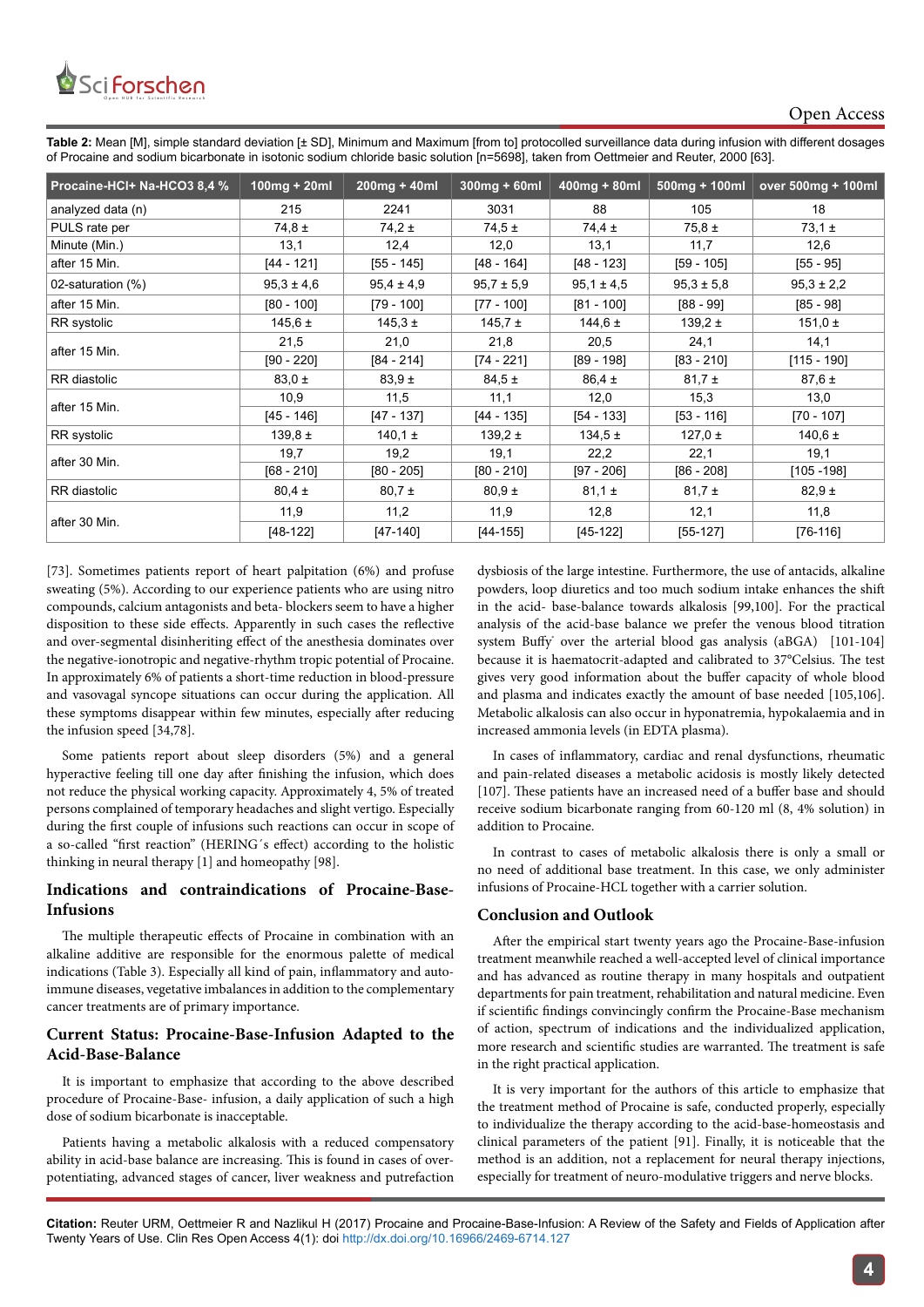

#### **References**

- 1. Hahn-Godeffroy JD (1993) Procaine in the neural therapy after Huneke. German. Der Allgemeinarzt 14: 34-38.
- 2. [Donaldson LF, McQueen DS, Seckl JR \(1994\) Local anaesthesia](https://www.ncbi.nlm.nih.gov/pubmed/7970189)  [prevents acute inflammatory changes in neuropeptide messenger](https://www.ncbi.nlm.nih.gov/pubmed/7970189)  [RNA expression in rat dorsal root ganglia neurons. Neurosci Lett 175:](https://www.ncbi.nlm.nih.gov/pubmed/7970189)  [111-113.](https://www.ncbi.nlm.nih.gov/pubmed/7970189)
- 3. [Levine JD, Moskowitz MA, Basbaum AI \(1985\) The contribution](https://www.ncbi.nlm.nih.gov/pubmed/2409171)  [of neurogenic inflammation in experimental arthritis. J Immunol](https://www.ncbi.nlm.nih.gov/pubmed/2409171)  [135: 843-847.](https://www.ncbi.nlm.nih.gov/pubmed/2409171)
- 4. KRAUSE W (2000). ID-Pharma, Research materials: German.
- 5. [Fischer L, Ludin SM, Puente de la Vega K, Sturzenegger M](https://www.ncbi.nlm.nih.gov/pubmed/?term=Neuralgia+of+the+glossopharyngeal+nerve+in+a+patient+with+posttonsillectomy+scarring%3A+recovery+after+local+infiltration+of+procaine-case+report+and+pathophysiologic+discussion)  [\(2015\) Neuralgia of the glossopharyngeal nerve in a patient with](https://www.ncbi.nlm.nih.gov/pubmed/?term=Neuralgia+of+the+glossopharyngeal+nerve+in+a+patient+with+posttonsillectomy+scarring%3A+recovery+after+local+infiltration+of+procaine-case+report+and+pathophysiologic+discussion)  [posttonsillectomy scarring: recovery after local infiltration of procaine](https://www.ncbi.nlm.nih.gov/pubmed/?term=Neuralgia+of+the+glossopharyngeal+nerve+in+a+patient+with+posttonsillectomy+scarring%3A+recovery+after+local+infiltration+of+procaine-case+report+and+pathophysiologic+discussion)[case report and pathophysiologic discussion. Case Rep Neurol Med](https://www.ncbi.nlm.nih.gov/pubmed/?term=Neuralgia+of+the+glossopharyngeal+nerve+in+a+patient+with+posttonsillectomy+scarring%3A+recovery+after+local+infiltration+of+procaine-case+report+and+pathophysiologic+discussion)  [2015: 560546.](https://www.ncbi.nlm.nih.gov/pubmed/?term=Neuralgia+of+the+glossopharyngeal+nerve+in+a+patient+with+posttonsillectomy+scarring%3A+recovery+after+local+infiltration+of+procaine-case+report+and+pathophysiologic+discussion)
- 6. Kasch H (2015) The scavenger effect of a defined procaine base mixture. Presentation German pain congress. German.
- 7. Rusu C, Borsa C et al. (1996) Antioxidant and lipid-lowering effects of the original Procaine-based products. Rom J Geront Geriatr 3-4: 47-61.
- 8. Dolganiuc A, Radu D, Olinescu A, [Vrăbiescu A \(1998\) Procain and](https://www.ncbi.nlm.nih.gov/pubmed/9745332)  [diethylaminoethanol influence on the release of free oxygen radicals](https://www.ncbi.nlm.nih.gov/pubmed/9745332)  [by polymorphonuclear leukocytes, in rabbits and humans. Roum](https://www.ncbi.nlm.nih.gov/pubmed/9745332)  [Arch Microbiol Immunol 57: 23-32.](https://www.ncbi.nlm.nih.gov/pubmed/9745332)
- 9. [Huang Y \(1997\) Studies on vasorelaxation by tetrapentylammonium](https://www.ncbi.nlm.nih.gov/pubmed/9365228)  [ions in rat aortic rings. Life Sci 61: 1811-1817.](https://www.ncbi.nlm.nih.gov/pubmed/9365228)
- 10. [Willatts DG, Reynolds F \(1985\) Comparison of the vasoactivity of](https://www.ncbi.nlm.nih.gov/pubmed/4041306)  [amide and ester local anaesthetics.](https://www.ncbi.nlm.nih.gov/pubmed/4041306) Comparison of the vasoactivity [of amide and ester local anaesthetics. An intradermal study. Br J](https://www.ncbi.nlm.nih.gov/pubmed/4041306)  [Anaesth 10: 1006-1011.](https://www.ncbi.nlm.nih.gov/pubmed/4041306)
- 11. [Wills MH, Johns RA, Stone DJ, Moscicki JC, Difazio CA \(1989\)](https://www.ncbi.nlm.nih.gov/pubmed/?term=Vascular+effects+of+2-+chloroprocaine+and+sodium+metabisulfite+on+isolated+rat+aortic+rings)  [Vascular effects of 2-chloroprocaine and sodium metabisulfite on](https://www.ncbi.nlm.nih.gov/pubmed/?term=Vascular+effects+of+2-+chloroprocaine+and+sodium+metabisulfite+on+isolated+rat+aortic+rings)  [isolated rat aortic rings. Reg Anesth 14: 271-273.](https://www.ncbi.nlm.nih.gov/pubmed/?term=Vascular+effects+of+2-+chloroprocaine+and+sodium+metabisulfite+on+isolated+rat+aortic+rings)
- 12. [D Fulton, J C McGiff, J Quilley \(1994\) Role of K+ channels in the](https://www.ncbi.nlm.nih.gov/pmc/articles/PMC1510451/)  [vasodilator response to bradykinin in the rat heart. Br J Pharmacol](https://www.ncbi.nlm.nih.gov/pmc/articles/PMC1510451/)  [113: 954-958.](https://www.ncbi.nlm.nih.gov/pmc/articles/PMC1510451/)
- 13. AS Adeagbo and KU Malik (1990) [Endothelium-dependent and BRL](https://www.ncbi.nlm.nih.gov/pmc/articles/PMC1917779/)  [34915-induced vasodilatation in rat isolated perfused mesenteric](https://www.ncbi.nlm.nih.gov/pmc/articles/PMC1917779/)  [arteries: role of G-proteins, K+ and calcium channels.](https://www.ncbi.nlm.nih.gov/pmc/articles/PMC1917779/) Br J Pharmacol 100: [427-434.](https://www.ncbi.nlm.nih.gov/pmc/articles/PMC1917779/)
- 14. [Willatts DG, Reynolds F \(1985\)](https://www.ncbi.nlm.nih.gov/pubmed/4041306) Comparison of the vasoactivity [of amide and ester local anaesthetics. An intradermal study. Br J](https://www.ncbi.nlm.nih.gov/pubmed/4041306)  [Anaesth 57:](https://www.ncbi.nlm.nih.gov/pubmed/4041306) 1006-1011.
- 15. Mutschler H (2001) Drugs effects: Springer Publ. 8th German ed: 267-281.
- 16. Becke M (1996) The effect of Procaine on the cell membrane. German: Ärztezeitschrift f Naturheilverfahren 37(2): 90 -97.
- 17. WANDER R (1999) Actions of Procaine in the ground substance. German. personal information.
- 18. Hille B (1992) Ionic channels of excitable membranes, 2<sup>nd</sup> ed, Sunderland.
- 19. [Jurjus AR, Jarrush-Saadeh D, Nassar C \(1988\)](https://www.ncbi.nlm.nih.gov/pubmed/3264047) Modulation of some [human mononuclear cells activities by procaine. Middle East J](https://www.ncbi.nlm.nih.gov/pubmed/3264047)  [Anaesthesiol 9:](https://www.ncbi.nlm.nih.gov/pubmed/3264047) 417-428.
- 20. Mrose HE, Ritchi JM (1978) Local anaesthetics: Do Benzocaine and Procaine act on the same single site? J Gen Physiol 70: 223-225.
- 21. Jalili S, Saeedi M (2017) [Study of procaine and tetracaine in the lipid](https://www.ncbi.nlm.nih.gov/pubmed/27557558)  [bilayer using molecular dynamics simulation.](https://www.ncbi.nlm.nih.gov/pubmed/27557558) Eur Biophys J 24: 265- [282.](https://www.ncbi.nlm.nih.gov/pubmed/27557558)
- 22. Yau TM, Kim SC (1980) [Local anaesthetics as hypoxic radiosensitizers,](https://www.ncbi.nlm.nih.gov/pubmed/7426891) [oxic radioprotectors and potentiators of hyperthermic killing in](https://www.ncbi.nlm.nih.gov/pubmed/7426891) [mammalian cells. Br J Radiol 53: 687-692.](https://www.ncbi.nlm.nih.gov/pubmed/7426891)
- 23. [Feinendegen LE, Mühlensiepen H, Lindberg C, Marx J, Porschen W,](https://www.ncbi.nlm.nih.gov/pubmed/6370884) [et al. \(1984\) Acute and temporary inhibition of thymidine kinase in](https://www.ncbi.nlm.nih.gov/pubmed/6370884) [mouse bone marrow cells after low-dose exposure. Int J Radiat Biol](https://www.ncbi.nlm.nih.gov/pubmed/6370884) [Relat Stud Phys Chem Med 45: 205-215.](https://www.ncbi.nlm.nih.gov/pubmed/6370884)
- 24. [Chlebowski RT, Block JB, Cundiff D, Dietrich MF \(1982\) Doxorubicin](https://www.ncbi.nlm.nih.gov/pubmed/7053248) [Doxorubicin cytotoxicity enhanced by local anesthetics in a human](https://www.ncbi.nlm.nih.gov/pubmed/7053248) [melanoma cell line. Cancer Treat Rep 66: 121-125.](https://www.ncbi.nlm.nih.gov/pubmed/7053248)
- 25. [Esposito M, Viale M, Vannozzi MO, Zicca A, Cadoni A, Merlo F, et al.](https://www.ncbi.nlm.nih.gov/pubmed/8887454) [\(1996\) Effect of the antiarrhythmic drug procainamide on the toxicity](https://www.ncbi.nlm.nih.gov/pubmed/8887454) [and antitumor activity of cis-diamminedichloroplatinum\(II\). Toxicol](https://www.ncbi.nlm.nih.gov/pubmed/8887454) [Appl Pharmacol 140: 370-377.](https://www.ncbi.nlm.nih.gov/pubmed/8887454)
- 26. [Viale M, Pastrone I, Pellecchia C, Vannozzi MO, Cafaggi S, et](https://www.ncbi.nlm.nih.gov/pubmed/9660544) [al. \(1998\) Combination of cisplatin-procaine complex DPR with](https://www.ncbi.nlm.nih.gov/pubmed/9660544) [anticancer drugs increases cytotoxicity against ovarian cancer cell](https://www.ncbi.nlm.nih.gov/pubmed/9660544) [lines. Anticancer Drugs 9:](https://www.ncbi.nlm.nih.gov/pubmed/9660544) 457-463.
- 27. [Pastrone I, Viale M, Cafaggi S, Mariggiò MA, Parodi A, et al. \(1998-](https://www.ncbi.nlm.nih.gov/pubmed/10426661) [1999\) Effect of the cisplatin-procaine complex DPR in combination](https://www.ncbi.nlm.nih.gov/pubmed/10426661) [with several anticancer agents on murine P388 leukemic cells](https://www.ncbi.nlm.nih.gov/pubmed/10426661) *in vitro* and *in vivo*[. Invest New Drugs 16: 297-302.](https://www.ncbi.nlm.nih.gov/pubmed/10426661)
- 28. [Villar-Garea A, Fraga MF, Espada J, Esteller M \(2003\) Procaine is](https://www.ncbi.nlm.nih.gov/pubmed/12941824) [a DNA-demethylating agent with growth-inhibitory effects in human](https://www.ncbi.nlm.nih.gov/pubmed/12941824) [cancer cells. Cancer Res 63: 4984-4989.](https://www.ncbi.nlm.nih.gov/pubmed/12941824)
- 29. [Villar Garea, Ana \(2005\) Epigenetic transcriptional repression of](http://roderic.uv.es/handle/10550/15125) [tumour suppressor genes and its reversion by drugs. Doctoral thesis.](http://roderic.uv.es/handle/10550/15125) [Chemical Sciences. Department of Biochemist and Molecular Biology](http://roderic.uv.es/handle/10550/15125) [of University of Valencia. Mayo.](http://roderic.uv.es/handle/10550/15125)
- 30. [Tada M, Imazeki F, Fukai K, Sakamoto A, Arai M, et al. \(2007\) Procaine](https://www.ncbi.nlm.nih.gov/pubmed/19669330) [inhibits the proliferation and DNA methylation in human hepatoma](https://www.ncbi.nlm.nih.gov/pubmed/19669330) [cells. Hepatol Int 1: 355-364.](https://www.ncbi.nlm.nih.gov/pubmed/19669330)
- 31. [Sabit H, Samy MB, Said OA, El-Zawahri MM \(2016\) Procaine Induces](https://www.ncbi.nlm.nih.gov/pubmed/?term=Procaine+Induces+Epigenetic+Changes+in+HCT116+Colon+Cancer+Cells) [Epigenetic Changes in HCT116 Colon Cancer Cells. Genet Res Int](https://www.ncbi.nlm.nih.gov/pubmed/?term=Procaine+Induces+Epigenetic+Changes+in+HCT116+Colon+Cancer+Cells) [2016: 8348450.](https://www.ncbi.nlm.nih.gov/pubmed/?term=Procaine+Induces+Epigenetic+Changes+in+HCT116+Colon+Cancer+Cells)
- 32. [Adinoff B, Devous MD, Best S, George MS, Alexander D, et al. \(1999\)](https://www.ncbi.nlm.nih.gov/pubmed/10415710) [SPECT following intravenous procaine in cocaine addiction. Ann N Y](https://www.ncbi.nlm.nih.gov/pubmed/10415710) Acad Sci [877: 807-810.](https://www.ncbi.nlm.nih.gov/pubmed/10415710)
- 33. [Adinoff B, Devous MD Sr, Best SM, George MS, Alexander D, et](https://www.ncbi.nlm.nih.gov/pubmed/11229979) [al. \(2001\) Limbic responsiveness to procaine in cocaine-addicted](https://www.ncbi.nlm.nih.gov/pubmed/11229979) [subjects. Am J Psychiatry 158: 390-398.](https://www.ncbi.nlm.nih.gov/pubmed/11229979)
- 34. [Adinoff B, Devous MD Sr, Cooper DC, Best SE, Harris TS, et al.](https://www.ncbi.nlm.nih.gov/pubmed/19560905) [\(2009\) Neural response to lidocaine in healthy subjects. Psychiatry](https://www.ncbi.nlm.nih.gov/pubmed/19560905) [Res 173: 135-142.](https://www.ncbi.nlm.nih.gov/pubmed/19560905)
- 35. [Adinoff B, Devous MD, Best SE, Alexander D, Kelly Payne J, et al.](https://www.ncbi.nlm.nih.gov/pubmed/?term=Dose-response+measures+of+rCBF+and+subjective+changes+following+procaine+in+healthy+female+volunteers) [\(2002\) Dose-response measures of rCBF and subjective changes](https://www.ncbi.nlm.nih.gov/pubmed/?term=Dose-response+measures+of+rCBF+and+subjective+changes+following+procaine+in+healthy+female+volunteers) [following procaine in healthy female volunteers. Psychiatry Res 114:](https://www.ncbi.nlm.nih.gov/pubmed/?term=Dose-response+measures+of+rCBF+and+subjective+changes+following+procaine+in+healthy+female+volunteers) [123-135.](https://www.ncbi.nlm.nih.gov/pubmed/?term=Dose-response+measures+of+rCBF+and+subjective+changes+following+procaine+in+healthy+female+volunteers)
- 36. [Seifen AB, Ferrari AA, Seifen EE, Thompson DS, Chapman J \(1979\)](https://www.ncbi.nlm.nih.gov/pubmed/573562) [Pharmacokinetics of intravenous procaine infusion in humans. Anesth](https://www.ncbi.nlm.nih.gov/pubmed/573562) [Analg 58 : 382- 386.](https://www.ncbi.nlm.nih.gov/pubmed/573562)
- 37. Nazlikul H (2014) Regulation and Neural Therapy BARNAT FIBROMYALGIA SYNDROME. Journal of Complementary Medicine Cilt 8, Sayı 2: 14-29.
- 38. Nazlikul H (2010) Procaine in the neural therapy. Neural therapy Book, Ders Kitabi, Istanbul, Nobel Kirapevi: 159-165.
- 39. Yalcin Bahat P , Aslan Cetin B , Nazl?kul H (2017) Neural therapy treatment in endometriosis. Journal of Complementary Medicine, Regulation and Neural Therapy Volume 11: 2-18.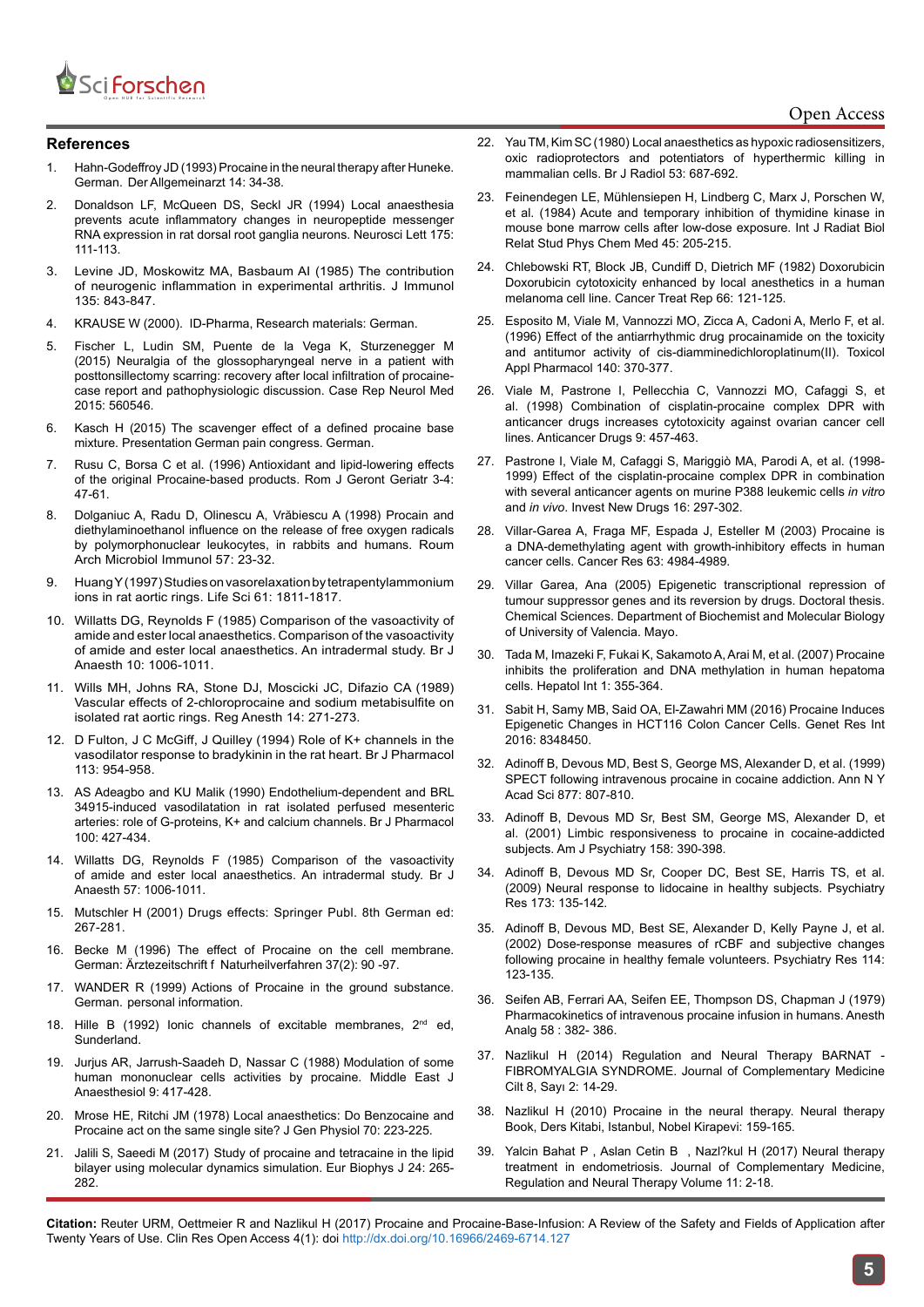

- 40. Karakan, M. MD, Nazlikul, H (2015) The conditions accompanying chronic nonspecific lower back pain. Journal of Complementary Medicine, Regulation and Neural Therapy 9: 25-29.
- 41. Geppetti (1996) Neurogenic Inflammation. Boca Raton: Edited CRC Press; Chapter 5: 53-63.
- 42. MarshalL J (1883) Nerve stretching for the relief or cure of pain. The Lancet 2: 1029-1036.
- 43. Pybus P (1989) Intra-neural injections for rheumatoid arthritis and osteoarthritis. Arthritis Trust of America: 9-22.
- 44. [Meggs Wj \(1995\) Neurogenic switching: a hypothesis for a mechanism](https://www.ncbi.nlm.nih.gov/pmc/articles/PMC1519059/)  for shifting the site of [inflammation in allergy and chemical sensitivity.](https://www.ncbi.nlm.nih.gov/pmc/articles/PMC1519059/)  [Environmental health perspectives 103: 54-56.](https://www.ncbi.nlm.nih.gov/pmc/articles/PMC1519059/)
- 45. Meggs [WJ \(1993\) Neurogenic inflammation and sensitivity to](https://www.ncbi.nlm.nih.gov/pubmed/8404760)  environmental [chemicals. Environmental health perspectives 101:](https://www.ncbi.nlm.nih.gov/pubmed/8404760)  [234-238.](https://www.ncbi.nlm.nih.gov/pubmed/8404760)
- 46. [Freedman M, Greis AC, Marino L, Sinha AC, Henstenburg J \(2014\)](https://www.ncbi.nlm.nih.gov/pubmed/24787334)  [Complex regional pain syndrome: diagnosis and treatment. Physical](https://www.ncbi.nlm.nih.gov/pubmed/24787334)  [Medicine and Rehabilitation Clinics of North America 25: 291-303.](https://www.ncbi.nlm.nih.gov/pubmed/24787334)
- 47. Kidd R (2005) Neural Therapy Applied Neurophysiology and other topics. 1st edition Canada: Custom Printers of Renfrew LTD publishers. Chapter 3: 24-35.
- 48. Butler DS, MoseleY GL (2003) Explain pain, Noigroup Publications.
- 49. Chiu [IM, Von Hehn CA, Woolf CJ \(2012\) Neurogenic inflammation and](https://www.ncbi.nlm.nih.gov/pubmed/22837035)  the [peripheral nervous system in host defence and immunopathology.](https://www.ncbi.nlm.nih.gov/pubmed/22837035)  [Nature neuroscience](https://www.ncbi.nlm.nih.gov/pubmed/22837035) 15: 1063-1067.
- 50. [Richardson JD, Vasko MR \(2002\) Cellular mechanisms of neurogenic](https://www.ncbi.nlm.nih.gov/pubmed/12183638) [inflammation. The J Pharmacol Exp Ther 302: 839- 845.](https://www.ncbi.nlm.nih.gov/pubmed/12183638)
- 51. [Steinhoff M, Stander S, Seeliger S, Ansel JC, Schmelz M, et al.](https://www.ncbi.nlm.nih.gov/pubmed/14623709)  (2003) Modern aspects of [cutaneous neurogenic inflammation. Arch](https://www.ncbi.nlm.nih.gov/pubmed/14623709)  [Dermatol 139: 1479-1488.](https://www.ncbi.nlm.nih.gov/pubmed/14623709)
- 52. Zegarska B, Lelinska A, Tyrakowski T (2006) Clinical and experimental aspects of cutaneous neurogenic inflammation. Pharmacological reports PR 58: 13-21.
- 53. [Smith Rh, Hunt Dh, Seifen Ab, Ferrari A, Thompson Ds \(1979\)](https://www.ncbi.nlm.nih.gov/pubmed/480155)  [Pharmacokinetic model for procaine in humans during and following](https://www.ncbi.nlm.nih.gov/pubmed/480155)  [intravenous infusion. J Pharm Sci 68: 1016-1022.](https://www.ncbi.nlm.nih.gov/pubmed/480155)
- 54. [Layer P, Bronisch HJ, Henniges UM, Koop I, Kahl M, et al. \(2011\)](https://www.ncbi.nlm.nih.gov/pubmed/21562445)  [Effects of systemic administration of a local](https://www.ncbi.nlm.nih.gov/pubmed/21562445) anaesthetic on pain in [acute pancreatitis: a randomized clinical trial. Pancreas 40:](https://www.ncbi.nlm.nih.gov/pubmed/21562445) 673-679.
- 55. [Meng W, Yuan J, Zhang C, Bai Z, Zhou W, et al. \(2013\) Parenteral](https://www.ncbi.nlm.nih.gov/pubmed/23719588) [analgesics for pain relief in acute pancreatitis: a systematic review.](https://www.ncbi.nlm.nih.gov/pubmed/23719588)  [Pancreatology 13: 201-206.](https://www.ncbi.nlm.nih.gov/pubmed/23719588)
- 56. Lankisch PG (2012) Procaine Infusion in Pain Treatment of Acute Pancreatitis: yes or no, that is the Question. Z Gastroenterol 50: 323-324.
- 57. [Veneziano G, Tobias JD \(2017\) Chloroprocaine for epidural](https://www.ncbi.nlm.nih.gov/pubmed/28321983)  [anaesthesia in infants and children. Paediatr Anaesth 27: 581-590.](https://www.ncbi.nlm.nih.gov/pubmed/28321983)
- 58. [Lee Sc, Moll V \(2017\) Continuous Epidural Analgesia Using an Ester-](https://www.ncbi.nlm.nih.gov/pubmed/28306579)Linked Local [Anaesthetic Agent, 2-Chloroprocaine, During Labor: A](https://www.ncbi.nlm.nih.gov/pubmed/28306579)  [Case Report. A A Case Rep 8: 297-299.](https://www.ncbi.nlm.nih.gov/pubmed/28306579)
- 59. [Veneziano G, Iliev P, Tripi J, Martin D, Aldrink J, et al. \(2016\)](https://www.ncbi.nlm.nih.gov/pubmed/26530835)  [Continuous chloroprocaine infusion for thoracic and caudal epidurals](https://www.ncbi.nlm.nih.gov/pubmed/26530835)  as a [postoperative analgesia modality in neonates, infants, and](https://www.ncbi.nlm.nih.gov/pubmed/26530835)  [children. Paediatr Anaesth 26: 84-91.](https://www.ncbi.nlm.nih.gov/pubmed/26530835)
- 60. [Muhly WT, Gurnaney HG, Kraemer FW, Ganesh A, Maxwell LG \(2015\)](https://www.ncbi.nlm.nih.gov/pubmed/26306545)  [A retrospective comparison of ropivacaine and 2-chloroprocaine](https://www.ncbi.nlm.nih.gov/pubmed/26306545)  [continuous thoracic epidural analgesia for management of](https://www.ncbi.nlm.nih.gov/pubmed/26306545) [postthoracotomy pain in infants. Paediatr Anaesth 25: 1162-1167.](https://www.ncbi.nlm.nih.gov/pubmed/26306545)
- 61. [kamata M, Corridore M, Tobias JD \(2014\) Thoracic epidural infusion](https://www.ncbi.nlm.nih.gov/pubmed/25364272) [with chloroprocaine for postoperative analgesia following epicardial](https://www.ncbi.nlm.nih.gov/pubmed/25364272) pacemaker placement [in an infant. J Pain Res 23: 609-613.](https://www.ncbi.nlm.nih.gov/pubmed/25364272)
- 62. [Landriscina DM \(1992\) The effect of pH-adjusted 2-chloroprocaine on](https://www.ncbi.nlm.nih.gov/pubmed/1414179) the [duration and quality of pain relief with a subsequent continuous](https://www.ncbi.nlm.nih.gov/pubmed/1414179) epidural bupivacaine [infusion. AANA J A 60: 174-180.](https://www.ncbi.nlm.nih.gov/pubmed/1414179)
- 63. [Tobias JD, Rasmussen GE, Holcomb GW, Brock Jw, Morgan WM](https://www.ncbi.nlm.nih.gov/pubmed/8665639) [\(1996\) Continuous caudal anaesthesia with chloroprocaine as an](https://www.ncbi.nlm.nih.gov/pubmed/8665639) adjunct to general [anaesthesia in neonates. Can J Anaesth 43: 69-72.](https://www.ncbi.nlm.nih.gov/pubmed/8665639)
- [Tobias Jd, O'dell N \(1995\) Chloroprocaine for epidural anaesthesia in](https://www.ncbi.nlm.nih.gov/pubmed/7740909) [infants and children. AANA J 63: 131-135.](https://www.ncbi.nlm.nih.gov/pubmed/7740909)
- 65. [O'donnell CP, Scheuer DA, Keil LC, Thrasher TN \(1991\) Cardiac](https://www.ncbi.nlm.nih.gov/pubmed/1647701) nerve [blockade by infusion of procaine into the pericardial space of](https://www.ncbi.nlm.nih.gov/pubmed/1647701) [conscious dogs. Am J Physiol 260: R1176-1182.](https://www.ncbi.nlm.nih.gov/pubmed/1647701)
- 66. Hahn-Godeffroy JD (2011) Procaine-Reset A therapeutic concept to treat chronic diseases. German. Schweiz Z Ganzheitsmed 23: 291-296.
- 67. Herdegen T, Mangold S, Hahn-Godeffroy JD (2016) Therapeutic effects of Procaine Infusions: Result of a multi-centric observation study. German. Presentation medical week Baden-Baden.
- 68. [Ketter TA, Andreason PJ, George MS, Lee C, Gill DS, et al. \(1996\)](https://www.ncbi.nlm.nih.gov/pubmed/8540778) [Anterior paralimbic mediation of procaine-induced emotional and](https://www.ncbi.nlm.nih.gov/pubmed/8540778) [psycho-sensory experiences. Arch Gen Psychiatry 53: 59-69.](https://www.ncbi.nlm.nih.gov/pubmed/8540778)
- 69. [Waaben J, S.Rensen O, Wiberg-J.Rgensen F, Flachs H, Skovsted](https://www.ncbi.nlm.nih.gov/pubmed/6711260) [P \(1984\) Haemodynamic effects of intravenous procaine as a](https://www.ncbi.nlm.nih.gov/pubmed/6711260) supplement to general [anaesthesia inpatients with valvular heart](https://www.ncbi.nlm.nih.gov/pubmed/6711260) [disease. Acta Anaesthesiol Scand 28: 34- 36.](https://www.ncbi.nlm.nih.gov/pubmed/6711260)
- 70. [Benson B, Carson R, Kiesewetter D, Herscovitch P, Eckelman W,](https://www.nature.com/articles/1300404) [et al. \(2004\) Potential Cholinergic Mechanism of Procaine's Limbic](https://www.nature.com/articles/1300404) [Activation. Neuropsychopharmacology 29: 1239-1250.](https://www.nature.com/articles/1300404)
- 71. [Butterworth J F T, L R. Cole \(1990\) Low concentrations of procaine](https://www.ncbi.nlm.nih.gov/pubmed/2400120) [and diethylaminoethanol reduce the excitability but not the action](https://www.ncbi.nlm.nih.gov/pubmed/2400120) [potential amplitude of hippocampal pyramidal cells. Anesth Analg 71:](https://www.ncbi.nlm.nih.gov/pubmed/2400120) [404-410.](https://www.ncbi.nlm.nih.gov/pubmed/2400120)
- 72. [Matulewicz P, Orzeł-Gryglewska J, Braszka Ł, Zawistowski P,](https://www.ncbi.nlm.nih.gov/pubmed/25617477) [Jurkowlaniec E \(2015\) Hippocampal theta rhythm after local](https://www.ncbi.nlm.nih.gov/pubmed/25617477) [administration of procaine or amphetamine into the ventral tegmental](https://www.ncbi.nlm.nih.gov/pubmed/25617477) [area in fear conditioned rats. Neurosci Lett 589: 132-137.](https://www.ncbi.nlm.nih.gov/pubmed/25617477)
- 73. [Little Jw, Ford A, Symons-Liguori Am, Chen Z, Janes K, et al. \(2015\)](https://www.ncbi.nlm.nih.gov/pubmed/25414036) [Endogenous adenosine A3 receptor activation selectively alleviates](https://www.ncbi.nlm.nih.gov/pubmed/25414036) [persistent pain states. Brain 138: 28-35.](https://www.ncbi.nlm.nih.gov/pubmed/25414036)
- 74. [Vandevoorde S, Lambert Dm, Smart D, Jonsson Ko, Fowler CJ \(2003\)](http://www.sciencedirect.com/science/article/pii/S0968089602005679) [N-Morpholino- and N-diethyl-analogues of palmitoylethanolamide](http://www.sciencedirect.com/science/article/pii/S0968089602005679) increase the [sensitivity of transfected human vanilloid receptors to](http://www.sciencedirect.com/science/article/pii/S0968089602005679) activation by anandamide without [affecting fatty acid amidohydrolase](http://www.sciencedirect.com/science/article/pii/S0968089602005679) [activity. Bioorg Med Chem 11: 817-825.](http://www.sciencedirect.com/science/article/pii/S0968089602005679)
- 75. [Abounassif Ma, El-Obeid Ha, Gadkariem EA \(2005\) Stability studies](https://www.ncbi.nlm.nih.gov/pubmed/15620527) [on some benzocycloheptane antihistaminic agents. J Pharm Biomed](https://www.ncbi.nlm.nih.gov/pubmed/15620527) [Anal 36: 1011-1018.](https://www.ncbi.nlm.nih.gov/pubmed/15620527)
- 76. [Uchiyama M, Oguri M, Mojumdar Eh, Gooris Gs, Bouwstra JA \(2016\)](https://www.ncbi.nlm.nih.gov/pubmed/27287726) [Free fatty acids chain length distribution affects the permeability of](https://www.ncbi.nlm.nih.gov/pubmed/27287726) skin lipid model [membranes. Biochim Biophys Acta 858: 2050-2059.](https://www.ncbi.nlm.nih.gov/pubmed/27287726)
- 77. [Paloncyová M, Devane Rh, Murch Bp, Berka K, Otyepka M, et al.](http://pubs.acs.org/doi/abs/10.1021/la503289v) [\(2014\) Rationalization of reduced penetration of drugs through](http://pubs.acs.org/doi/abs/10.1021/la503289v) [ceramide gel phase membrane. Langmuir 30: 13942-13948.](http://pubs.acs.org/doi/abs/10.1021/la503289v)
- 78. Worlitschek K (2012) Practice of acid base household. German. 6th edition, Haug Publisher Stuttgart: 136-166
- 79. Reuter U, Oettmeier R (1997) Regulation and pain treatment with infusion neural therapy. German. NaturaMed 12: 20-25.
- 80. Reuter U, Oettmeier R (1999) The high-dosed Procaine-Base-Infusion. German. Ärztezeitschrift f Naturheilverfahren 11: 776-783.